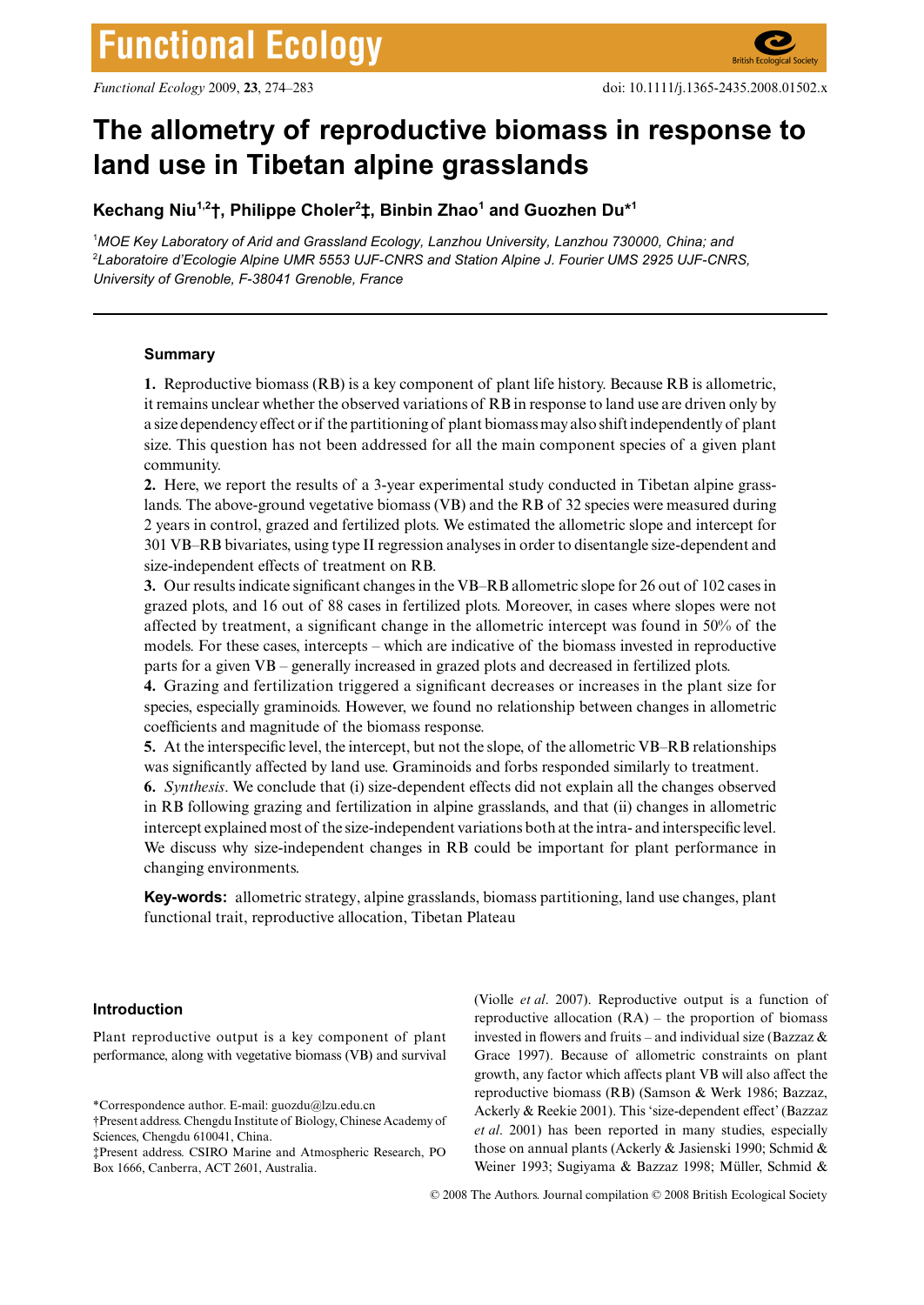Weiner 2000; Cheplick 2005). The term 'apparent plasticity' coined by (McConnaughay & Coleman 1999) describes the same phenomenon, though the term 'plasticity' should be restricted to studies performed on a given genotype placed in different environments (Weiner 2004).

Several studies have shown that the allometric coefficients of the VB–RB relationship might change in response to environmental factors (reviewed in Weiner 2004; Cheplick 2005). These shifts in RA, which are not exclusively driven by plant size variations, have been called 'true plasticity' (Weiner 2004), but can also be viewed as accommodation in biomass partitioning when genotypes of individuals are not controlled. It has long been suggested that this accommodation could be instrumental for maintaining plant fitness in a changing environment. However, most of the empirical evidence in favour of it has resulted from studies on a few focal species which were grown in controlled conditions (Reekie & Bazzaz 2005). In natural vegetation, however, the relative importance of size-dependent vs. size-independent responses of RB remains largely unknown (Weiner 2004; Cheplick 2005). A better understanding of plant biomass partitioning between vegetative and reproductive parts is essential in any study addressing plant community dynamics in response to environmental changes (Tilman 1988; Bazzaz 1996).

Fertilization and grazing are the two most common land uses in grasslands (Lavorel *et al*. 2007). A large number of empirical and theoretical studies have examined the impact of these two treatments on plant composition and ecosystem function (Vesk & Westoby 2001; Hooper *et al*. 2005; Diaz *et al*. 2007; Harpole & Tilman 2007). However, very few have compared the biomass allocation response of all component species of a given plant community to long-term grazing and fertilization. Optimal allocation theory predicts that plants should invest more in the compartment where resources are limited (Bloom, Chapin & Mooney 1985), and this has consequences for RA (Bazzaz & Grace 1997). For example, preferential allocation to the root system in low-fertility habitats would be associated with a lower RA (Reekie & Bazzaz 2005). Overgrazed plants should exhibit a smaller size and a higher RA (Bazzaz *et al*. 1987), whereas, in fertilized habitats, plants might allocate more biomass to vegetative growth to cope with increased light competition, at the expense of reproduction (Niu *et al*. 2008).

Tibetan alpine grasslands have experienced a long history of grazing (Du, Zhang & Wu 2000). Recent land use changes include overgrazing and fertilization, with impacts on biodiversity and productivity (Du *et al*. 2000). The meadows are dominated by perennial forbs and graminoids, for which the biomass responses to fertilization and grazing have been recently documented (Yang *et al*. 2004; Luo, Qin & Du 2006). In this study, we focused on the allometry of RB in response to land use changes. We took advantage of a large-scale experimental design conducted in the eastern part of the Tibetan Plateau, in which grazing and fertilization have been controlled for several years. We measured the biomass allocation of 32 species representing 90% of the total biomass of the grasslands. We addressed the following questions:

(i) What is the effect of grazing and fertilization on plant vegetative and plant RB? (ii) What is the relative importance of size-dependent vs. size-independent effects on RB changes? and (iii) Do forbs and graminoids respond similarly to the experimental treatments?

## **Methods**

# STUDY SITE

The experiment was on a large, flat area dominated by alpine grasslands in MaQu (N33°59′, E102°00′), Gansu, China. This site is located in the eastern part of the Tibetan Plateau, at 3500 m a.s.l. The yearly average temperature is 1.2 °C, ranging from  $-10$  °C in January to  $11.7 \text{ °C}$  in July, with about 270 days of frost. Annual precipitation, measured over the last 35 years, is 620 mm, occurring mainly during the short, cool summer. During the years of the study, the annual precipitation was 584 mm (2004), 672 mm (2005) and 643 mm (2006). The annual duration of cloud-free solar radiation is about 2580 h.

## EXPERIMENTAL DESIGN

A 13-ha flat area was fenced in October 1999. Grazing was limited to the non-productive winter months. Outside of the enclosure (45 ha), vegetation was moderately grazed by ungulates, with 110 yaks and 2200 sheep during all months except for 40 days between July and mid-August when the animals were moved to higher elevation pastures.

In late May 2004, twenty  $5 \times 8$  m plots, separated by 2 m, were established within the fenced site. We randomly allocated a fertilization treatment to half of the plots. A slow-release, pelletized fertilizer (30 g m<sup>-2</sup> of (NH<sub>4</sub>)<sub>2</sub>HPO<sub>4</sub>, 18% N and 46% P, manufactured by Tianjin International Trading Company, Tianjin, China) was hand-broadcast once annually (26 May 2004, 29 May 2005 and 26 May 2006). Fertilizer was applied during drizzly days to avoid the need for watering. Nitrogen supply corresponded to 10·8 g N m–2 year–1 (Luo *et al*. 2006; Niu *et al*. 2008). Outside the enclosure, at a distance of 300 m from the fertilized plots, we selected ten  $5 \times 8$  m plots for the grazing treatments. Plots were separated by 15-m strips.

All the plots were separated into two parts: a  $5 \times 5$  m subplot for individual plant sampling, and a  $5 \times 3$  m subplot for vegetation monitoring. Vegetation monitoring was conducted twice yearly (July and September) within two evenly spaced  $0.5 \times 0.5$  m squares.

## COMMUNITY MEASUREMENTS

In the middle of July and September 2005 and 2006, one  $0.5 \times 0.5$  m quadrat was harvested from the  $5 \times 3$  m subplot of each plot. Harvested quadrats were located at different places each harvesting time. The above-ground parts of all plant individuals were collected. Green parts (stem and leaves) were sorted by species. The number of ramets per species was recorded, and then clipped and brought to the laboratory. In each transect we counted the number of species and the number of individuals. We estimated the total below- and above-ground biomass. For above-ground biomass, we distinguished forbs and graminoids. Above-ground biomass was partitioned into leaf, stem and reproductive biomass (RB).

Three soil cores  $(3.8 \text{ cm diameter} \times 10 \text{ cm deep})$  were collected from each plot in mid-July and September. Soils were brought to

© 2008 The Authors. Journal compilation © 2008 British Ecological Society, *Functional Ecology*, **23**, 274–283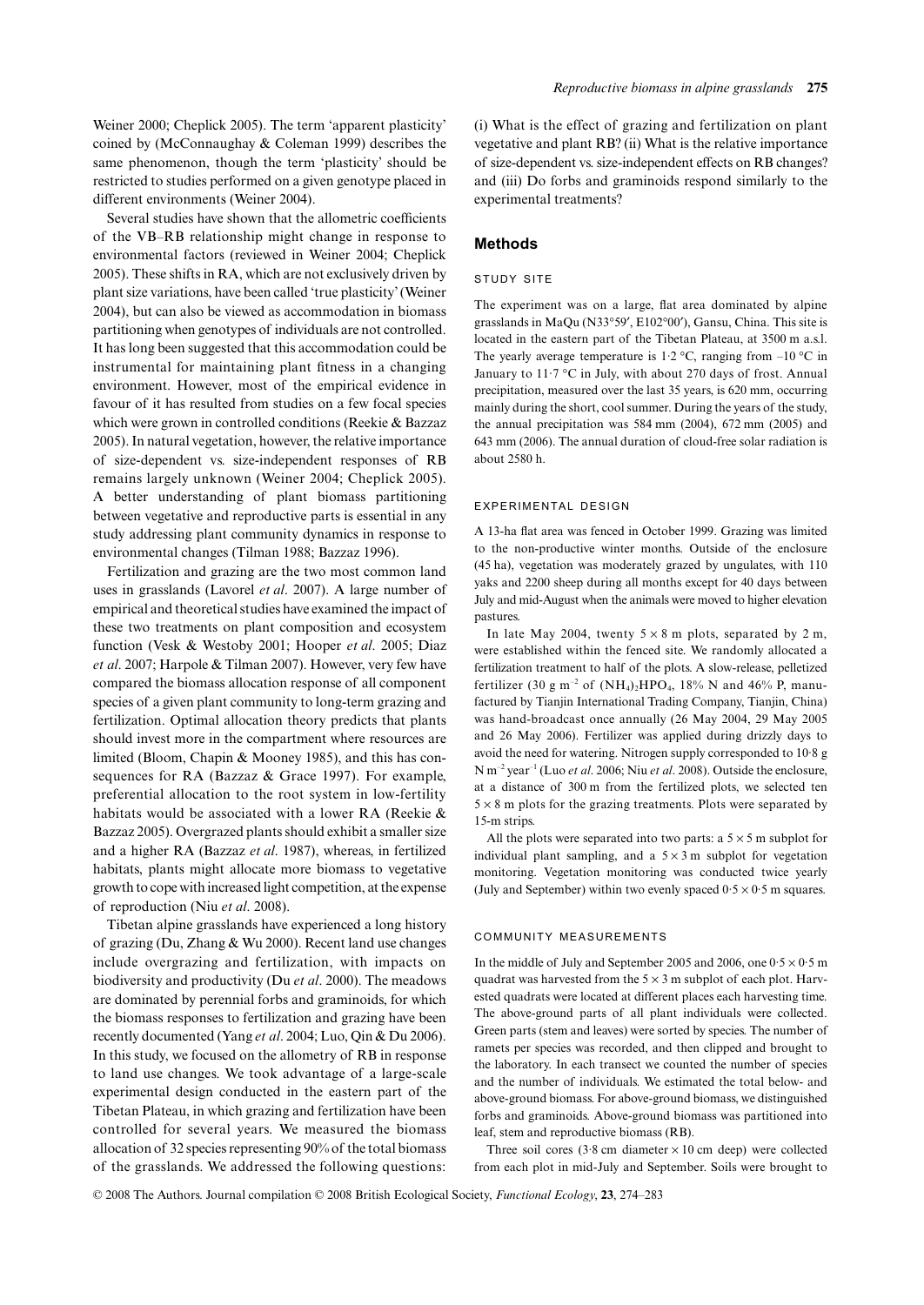#### **276** *K. Niu* et al.

laboratory in sealed bags and passed through a  $1 \times 1$  mm sieve. Roots were washed out and dried for weighing biomass. Soils were extracted and the nitrate-N and ammonia-N content were measured using an Alpkem RFA 300 auto-analyzer.

In each plot, we measured light with a Decagon Sunfleck Septometer (Decagon, Pullman, Washington, DC) at the time of vegetation monitoring. Photosynthetic active radiation (PAR) was recorded at 10 cm above the soil surface and at the top of canopy. The ratio between these two measurements was taken as a proxy for PAR extinction within the canopy.

## PLANT BIOMASS MEASUREMENTS

Based on previous studies, we chose 32 species for measuring biomass and biomass allocation (see Table S1 in Supporting Information). These species accounted for 85–95% of the above-ground biomass and 80–90% of the vegetation cover. The species were split into two functional groups: forbs (including two legume species) and graminoids. Individuals were sampled from July through the end of September in 2005 and 2006. The harvesting schedule took into account the differing phenology of the species, that is, species were sampled at their flowering and fruiting time. Only above-ground parts were collected because the sampling of individual root systems was deemed impossible in this dense meadow. We randomly sampled 2–3 individuals of each species in the  $5 \times 5$  m subplot of each plot, so as to obtain nearly 25 individuals for each treatment. In grazed plots, we selected individuals that were not injured by grazing. For clonal plants, we sampled ramets and treated them as individuals (Cheplick 1998; Luo *et al*. 2006; Niu *et al*. 2008). Each individual was brought to laboratory and split into stems, leaves and reproductive parts (including flowers and fruits). Samples were dried at 80 °C, and weighed to the nearest  $10^{-4}$  g. Vegetative biomass (VB) corresponds to the above-ground biomass and was the sum of stem biomass and leaf biomass.

# DATA ANALYSIS

For each species and each harvesting time, we compared VB in control vs. grazed and in control vs. fertilized treatment using a *t*-test.

We tested four different models of size-dependent RB:

(1)  $RB = a VB + \varepsilon$ (2)  $RB = a (VB - b) + \varepsilon$ (3)  $RB = a VB<sup>c</sup>ε$ 

(4) RB = a  $(VB - b)^c ε$ 

where  $\varepsilon$  is an error term with mean zero and variance  $\sigma^2$ .

Models (1) and (2) assume that the relationship between RB and VB is linear. Model (2) allows one to test whether the minimum vegetative size for flower production (parameter b) differs significantly from zero or not. Model (3) is an allometric model. It assumes that the minimum size for reproduction is zero, but it allows one to test whether the allometric exponent (parameter c) is significantly different from 1, that is, to test the degree of nonlinearity of the VB–RB relationship. Model (4) is a three-parameter model introduced by Klinkhamer *et al*. (1992). It overcomes limitations of models (2) and (3) by permitting test for nonlinearity and for the minimum size for reproduction. To be biologically meaningful, parameter b should be positive. While fitting model (4), b should also be smaller than the minimum value of VB, that is,  $(V_i - b) > 0$  for  $i = 1$  to *N* (with *N* the number of observations). A linear, or nonlinear, least squares method was used to find the best estimates for parameters a, b or c in models (1) and (2), or (3) and (4) respectively. This meant implementing

an optimization procedure to find the combination of parameters which minimizes the sum of squared residuals:

$$
S = \sum_{i} r_i^2
$$
 for  $i = 1$  to N, with  $r_i = RB_{obs,i} - RB_{fitted,i}$ 

where  $RB<sub>obs</sub>$  is the observed RB and  $RB<sub>fitted</sub>$  is the fitted RB with one of the four models.

For nonlinear least squares, we used the algorithm developed by Byrd *et al*. (1995) because it allows one to set a lower and upper bound for a given parameter. This flexibility was required for a proper estimate of parameter b as explained above. Comparing models by using the sum of squared residuals as an index of fit is only applicable when the model equations have the same dependent variables (Hafley 1969). Therefore, no log-transformation of the variables was performed at this stage.

As noted by Klinkhamer *et al*. (1992), the two following sequences,  $(1) \rightarrow (2) \rightarrow (4)$  and  $(1) \rightarrow (3) \rightarrow (4)$ , correspond to two possible streams of explorative data analysis. In this study, we favoured the second sequence for two main reasons: (i) in almost one case out of three, model (2) led to negative b estimates; and (ii) for a majority of species, the sum of square residuals of model (2) was above that of model (3) (see Fig. S1 in Supporting Information).

In attempting to decide which model structure provides the best fit, we estimated the likelihood ratio:

## $LL = N \log(S_{i,min}/S_{i,min})$

where  $S_{ii/1,min}$  is the minimum sum of squared residuals for model *i* (*j*).

The likelihood ratio significance test was based on the assumption that LL follows a  $\chi^2$  distribution with 1 df.

Along the sequence  $(1) \rightarrow (3) \rightarrow (4)$ , one first tests the null hypothesis H0:  $c = 1$  (under the assumption  $b = 0$ ) by comparing models (1) and (3), and then tests the null hypothesis H0:  $b = 0$  by comparing models (3) and (4). We had a total of 111 comparisons corresponding to one species measured in control and grazed plots and a total of 88 comparisons corresponding to one species measured in control and fertilized plots. For each comparison, we examined the whether the null hypothesis H0:  $c = 1$  or H0:  $b = 0$  was rejected in at least one data set.

Given the constraints on parameter b (see above), we found only a few significant cases, 9 out of 102 for control vs. grazed and 8 out of 88 for control vs. fertilized, where the null hypothesis H0:  $b = 0$ was rejected when fitting model (4). This was probably due to the fact that (i) our data sets did not include enough small values of VB, and (ii) the number of replicates was too small for a proper estimate of b. For these reasons, we considered that the three-parameter model (4) was not the most appropriate for our data, and that a proper estimate of the minimum size for reproduction was not achievable with our data.

There was significant support to reject the null hypothesis H0:  $c = 1$  in more than 40% of the comparisons between control and grazed (48%), and of the comparisons between control and fertilized (47%). Because we were interested in comparing within-species and between-species response to treatments, we had to choose a common model structure for all the data sets analysed. Therefore, the two-parameter allometric model (3) was the only one considered for further analyses.

We transformed model (3) in a log–log linear relation and estimated  $a' = log(a)$  and (c) using a model II regression (Standardized Major Axis) (Warton *et al*. 2006). Parameters a and c of model (3) will be referred as the allometric intercept and the allometric exponent (Samson & Werk 1986; Niklas & Enquist 2002). For each species, we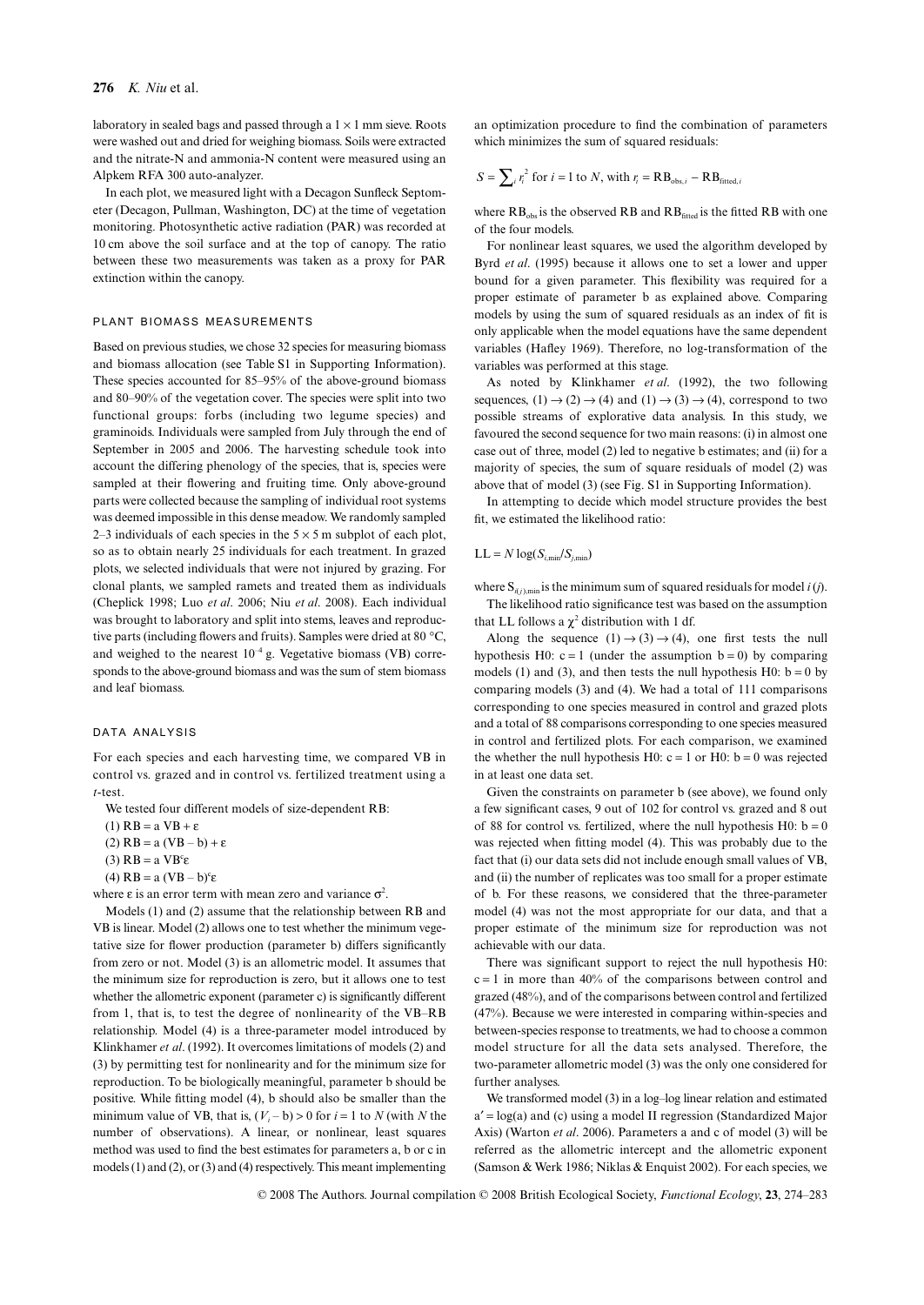tested whether the allometric exponent was significantly different from 1, and then compared allometric coefficients between control and grazed plots, and between control and fertilized plots. If no significant differences were found for c, we tested for an effect of treatment on the allometric intercept. Providing the same allometric slope, a significant change in the allometric intercept indicates a change in the amount of biomass invested in reproductive parts for a given VB.

In order to examine VB–RB relationships across species, we used the same allometric equations and statistical procedures. In this case, each species was represented by the mean biomass of all the individuals measured in a given condition (treatment  $\times$  year  $\times$  harvesting time). Various correction factors have been proposed when attempting to back transform log–log linear estimates into the original scale (Hayes & Shonkwiler 2006). However, there is still no consensus whether one should or not attempt to use these methods for bias correction, as they do not account for all sources of uncertainty (D. Warton pers. comm.). In this study, we did not apply correction factors.

All statistical analyses and figures were made using the software R (R Development Core Team 2008). The optimization procedure for nonlinear least squares was conducted with function *optim*. Allometric analyses were performed with the SMATR R library (Warton & Ormerod 2007).

# **Results**

## COMMUNITY RESPONSE

The treatments had a marked effect on above-ground biomass, but not on below-ground biomass (Table 1). Above-ground biomass significantly increased in fertilized plots and significantly decreased in grazing plots relative to controls (Table 1). Community biomass changes were mainly driven by the response of graminoids in our results (Table 1). Forbs may exhibit an opposite response to the community response: for example, the total biomass of forbs decreased significantly in fertilized plots (Table 1). As expected, fertilization induced increased soil nitrogen content (Table 1). Increased biomass in fertilized plots was associated with strong light extinction, a decrease in forb species and an over dominance of graminoids (Table 1). In contrast, there was a significant increase in forb species and slight decrease in graminoids species in grazing plots. This trend was more noticeable in September of each year (Table 1).

# BIOMASS RESPONSE AND RA AT THE WITHIN-SPECIES LEVEL

A significant decrease, or increase, in total above-ground biomass was the most common response to grazing, or fertilization, respectively (Fig. 1). The magnitude of the response was generally much more pronounced for graminoids as compared to forbs (Fig. 1). Many forbs did not benefit from fertilization (Fig. 1b). The effects of both treatments were more pronounced in 2006 compared to 2005, especially for graminoids (Fig. 1c,d).

Details of the 301 VB–RB allometric relationships are given in Table S2 in the Supporting Information. All but one species (*Euphorbia micractina*) exhibited a highly significant

|                | of the canopy under full sunlight conditions |                                                                |                                |                               |                                           |                            | Table 1. Plant community response to experimental treatments. Grazed vs. control, and fertilized vs. control differences were tested with ANOVA and used Tukey's test for post-hoc comparisons (P value<br>adjusted with the Bonferroni method) (small letters are for P < 0.05 and capital letters for P < 0.01). PAR 10 means the ratio between PAR measured at 10 cm above-ground and PAR measured at the top |                                 |                         |
|----------------|----------------------------------------------|----------------------------------------------------------------|--------------------------------|-------------------------------|-------------------------------------------|----------------------------|------------------------------------------------------------------------------------------------------------------------------------------------------------------------------------------------------------------------------------------------------------------------------------------------------------------------------------------------------------------------------------------------------------------|---------------------------------|-------------------------|
|                | biomass (g)<br>Vegetative                    | biomass (g)<br>Forb                                            | Graminoid<br>$binom{as(g)}{g}$ | $binom{as}{g}$<br>Root        | species $(n)$<br>Forb                     | Graminoid<br>species $(n)$ | nitrogen $(mg kg^{-1})$<br>Available                                                                                                                                                                                                                                                                                                                                                                             | $\text{PAR}_{10}(\%)$           | height (cm)<br>Canopy   |
| July 2005      |                                              |                                                                |                                |                               |                                           |                            |                                                                                                                                                                                                                                                                                                                                                                                                                  |                                 |                         |
| Grazed         | $46.4 \pm 5.8^{A}$                           | $15.7 \pm 1.8^{\rm A}$                                         | $36.8 \pm 4.8^{\rm A}$         | $420.5 \pm 23.8$ <sup>b</sup> | $18.5\pm0.7^{\rm B}$                      | $10.6 \pm 0.9$             | $42.7 \pm 3.6$                                                                                                                                                                                                                                                                                                                                                                                                   | $94.5 \pm 1.8^{\circ}$          | $26 \pm 1.2^{\rm A}$    |
| Control        | $83.1 \pm 10.9^B$                            | $32.5 \pm 2.5^{\circ}$                                         | $55.7 \pm 10.0^8$              | $314.9 \pm 33.8^a$            | $18\pm0.8^{\rm B}$                        | $11.6 \pm 0.6$             | $54.8 \pm 3.4$                                                                                                                                                                                                                                                                                                                                                                                                   | $72.1 \pm 2.9^{B}$              | $48 \pm 1.5^{\rm B}$    |
| Fertilized     | $17.9 \pm 3.1^{\circ}$                       | $16.7 \pm 1.4^{\circ}$                                         | $\pm 6.7^{\circ}$<br>101.5     | $375.2 \pm 25.4^{ab}$         | $12.9 \pm 0.6^A$                          | $12.6 \pm 0.8$             | $51.9 \pm 5.3$                                                                                                                                                                                                                                                                                                                                                                                                   | $32.0 \pm 4.3^{\circ}$          | $70\pm0.6^{\circ}$      |
| September 2005 |                                              |                                                                |                                |                               |                                           |                            |                                                                                                                                                                                                                                                                                                                                                                                                                  |                                 |                         |
| Grazed         | $62.1 \pm 7.3^{\rm A}$                       |                                                                | $41.1 \pm 3.8^{\rm A}$         | $553.7 \pm 72.7$              | $8.1 \pm 0.8^{\circ}$                     | $10.3 \pm 1.1$             | $47.2 \pm 1.7^b$                                                                                                                                                                                                                                                                                                                                                                                                 | $61.3 \pm 5.9^{\circ}$          | $40 \pm 1.4^{\text{A}}$ |
| Control        | $105.1 \pm 3.8^{B}$                          | $21.4 \pm 1.1^{B}$<br>$22.5 \pm 1.9^{B}$<br>$12.2 \pm 2.5^{A}$ | $85.1 \pm 7.4^{\text{B}}$      | $623.9 \pm 37.6$              | $14.3 \pm 0.6^{B}$                        | $12.2 \pm 1.2$             | $33.6 \pm 2.1^a$                                                                                                                                                                                                                                                                                                                                                                                                 | $41.5 \pm 5.7^{\text{B}}$       | $57 \pm 2.2^{\text{B}}$ |
| Fertilized     | $41.5 \pm 8.8$ <sup>C</sup>                  |                                                                | $\pm$ 9.9°<br>126.2            | $600.3 \pm 53.4$              | $9.5 \pm 1.5^A$                           | $9 + 1.0$                  | $45.2 \pm 5.1^b$                                                                                                                                                                                                                                                                                                                                                                                                 | $12.6 \pm 3.1^{\rm A}$          | $76 \pm 2.5^{\circ}$    |
| July 2006      |                                              |                                                                |                                |                               |                                           |                            |                                                                                                                                                                                                                                                                                                                                                                                                                  |                                 |                         |
| Grazed         | $73.8 \pm 7.2^{A}$                           |                                                                |                                | $542.1 \pm 23.8$              | $21\!\cdot\!5\pm0\!\cdot\!8^{\mathrm{B}}$ | $1.6 \pm 1.3$              | $10.7 \pm 0.9^{\circ}$                                                                                                                                                                                                                                                                                                                                                                                           | $81.7 \pm 1.8^{\circ}$          | $31 \pm 2.3^{\rm A}$    |
| Control        | $131 \cdot 1 \pm 5 \cdot 0^B$                |                                                                |                                | $507 - 1 \pm 42.9$            | $18.5 \pm 0.9^{\text{B}}$                 | $13.4 \pm 0.9$             | $8.7\pm0.7^{\circ}$                                                                                                                                                                                                                                                                                                                                                                                              | $37\cdot 7\pm 2\cdot 7^{\rm B}$ | $53\pm1\cdot7^{\rm B}$  |
| Fertilized     | $59.9 \pm 7.5^{\circ}$                       |                                                                |                                | $486.1 \pm 34.5$              | $11.8 \pm 1.2^A$                          | $13.7 \pm 0.8$             | $64.3 \pm 3.6^{B}$                                                                                                                                                                                                                                                                                                                                                                                               | $12.9 \pm 3.0^{A}$              | $70 \pm 2.8^{\circ}$    |
| September 2006 |                                              |                                                                |                                |                               |                                           |                            |                                                                                                                                                                                                                                                                                                                                                                                                                  |                                 |                         |
| Grazed         | $96.2 \pm 6.0^4$                             |                                                                |                                | $578.2 \pm 48.7^b$            | $20.1 \pm 1.6^{\circ}$                    | $10.8 \pm 1.2$             | $20.3 \pm 1.2^b$                                                                                                                                                                                                                                                                                                                                                                                                 | $71.2 \pm 4.0^{\circ}$          | $37\pm2.8^{\mathrm{A}}$ |
| Control        | $147.8 \pm 7.8$ <sup>B</sup>                 |                                                                |                                | $565.6 \pm 50.9^{\circ}$      | $14.2\pm0.9^{\rm B}$                      | $12.1 \pm 0.8$             | $15.9 \pm 0.8$ <sup>a</sup>                                                                                                                                                                                                                                                                                                                                                                                      | $25.1\pm2.2^{\text{B}}$         | $54\pm2.3^{\rm B}$      |
| Fertilized     | $199.0 \pm 15.8^{\circ}$                     |                                                                |                                | $396.1 \pm 38.7^{\circ}$      | $9.6\pm0.7^{\rm A}$                       | $10.7 \pm 1.1$             | $50\!\cdot\!0\pm2\!\cdot\!8^{\circ}$                                                                                                                                                                                                                                                                                                                                                                             | $7.9 \pm 1.9^{\rm A}$           | $71 \pm 1.5^{\circ}$    |
|                |                                              |                                                                |                                |                               |                                           |                            |                                                                                                                                                                                                                                                                                                                                                                                                                  |                                 |                         |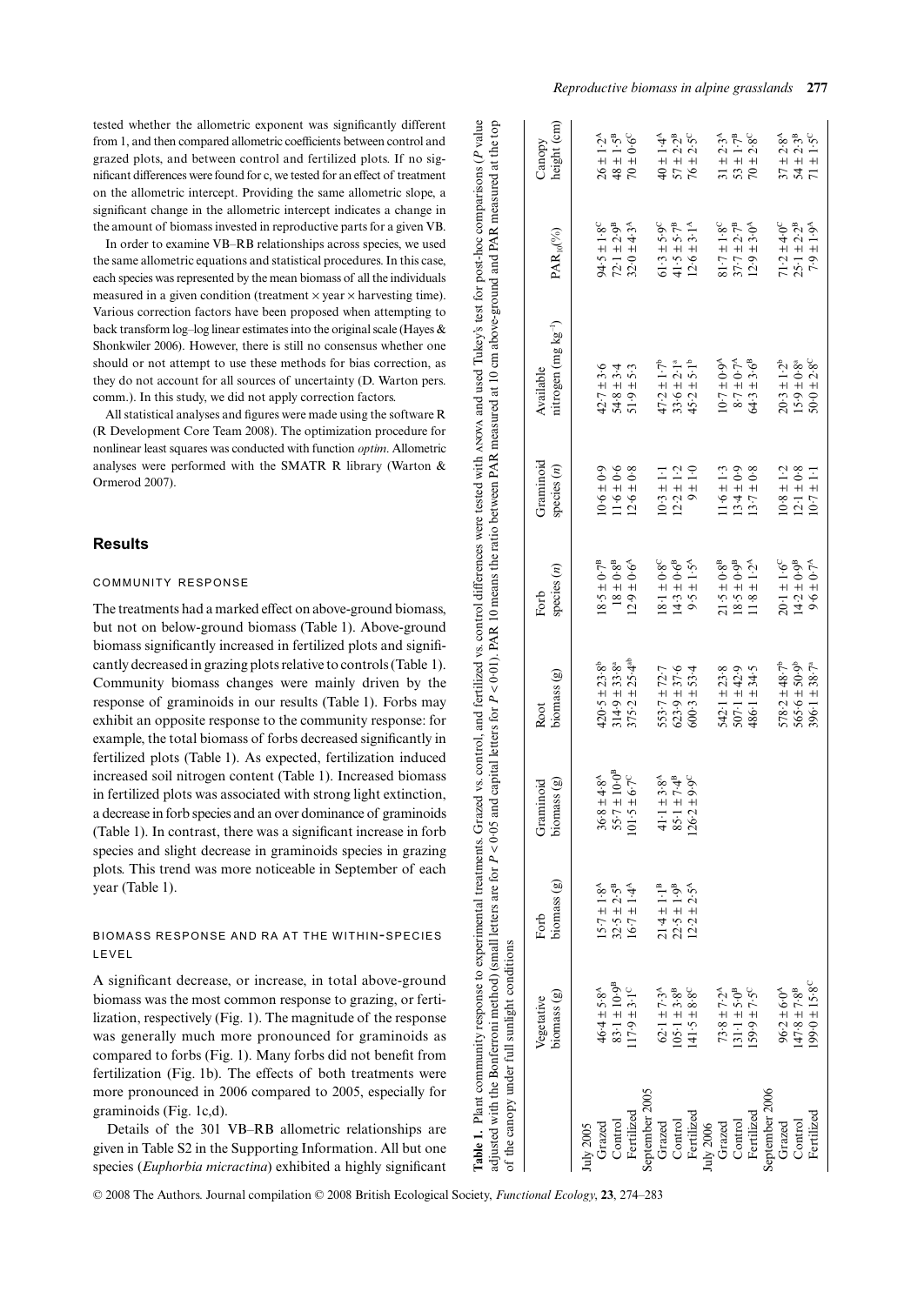

**Fig. 1.** Changes in mean vegetative biomass (VB) in response to grazing (a and c) and fertilization (b and d) for forbs (a and b) and graminoids (c and d). Symbols represent the mean VB of each species in each harvesting times, that is, at the flowering or fruiting time of years 2005 and 2006. Black symbols indicate a significant effect of treatment on VB at *P* < 0·05.

log–log linear relationship between VB and RB, whatever the treatment (Table S2). The allometric exponent (c) was generally above one, indicating an increase of RA with plant size (Table S2).

Significant effects of the treatment on the allometric exponent were found for 26 out of 102 cases in grazed plots, and 16 out of 88 cases in fertilized plots (Figs 2 and 4a,b). There was no difference between the number of forb and graminoid species that responded significantly (results from Fisher exact test). However, a decreased slope in grazed plots corresponded to a main trend for the graminoid species (Fig. 2c). We did not find a correlation between the magnitude of change in slope and the biomass response (data not shown).

Significant effects of the treatments on the allometric intercept were found for 57 out of 76 cases in grazed plots, and 36 out of 72 cases in fertilized plots (Figs 3 and 4c,d). The intercept increased in the grazed plots (Fig. 3a,c), whereas it decreased in the fertilized plots (Fig. 3b,d). The same trend held for both forbs and graminoids. Because these results were obtained in the case of non-significant differences in allometric slopes, they indicated that the amount of biomass invested in reproductive parts for a given VB changed consistently with experimental treatment.

## RA AT THE BETWEEN-SPECIES LEVEL

Interspecific relationships between RB and VB were well fitted by the same allometric models (Fig. 5 and Table 2). The slope was not affected by the treatments. Forbs and graminoids responded similarly. In contrast, changes in the

allometric intercept were significant and followed the trend described for the within-species level (Fig. 5).

# **Discussion**

This study examined to what extent allometric constraints are responsible for changes in RA in response to grazing and fertilization in alpine grasslands. Our results indicated that the allometric coefficients of numerous species were significantly affected by the treatments, but with no marked contrast between forbs and graminoids. Changes in allometric intercept are much more common than changes in allometric slope. The same conclusions hold for within species VB–RB relationships and between species VB–RB relationships.

Because our data include only two harvesting times during the growing season, we do not address the question of RA patterns throughout plant development. These issues have been analysed extensively on a few species, usually grown in controlled conditions (reviewed in Samson & Werk 1986; Klinkhamer *et al*. 1992; Cheplick 2005). By contrast, our aim was to investigate a large number of species co-occurring in a natural community. This allowed us to examine the gross trends of RA changes across different species and to draw conclusions at the community level.

# RA IN RESPONSE TO GRAZING AND FERTILIZATION

How plant traits respond to land use is a key issue in ecology (McGill *et al*. 2006; Westoby & Wright 2006). Several plant traits behave allometrically, that is, the trait value is a function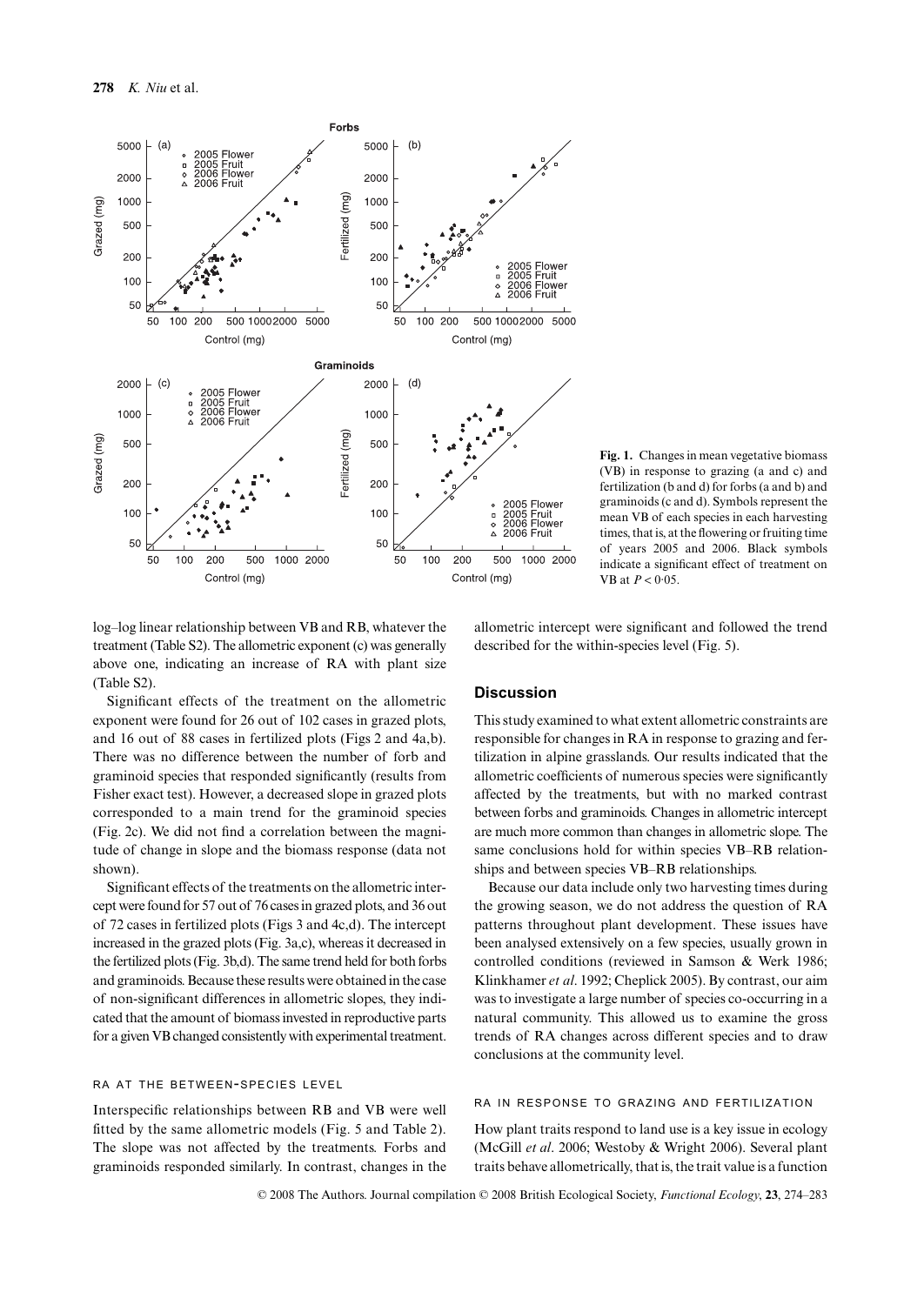**Fig. 2.** Changes of the exponent of the allometric VB–RB relationship in response to grazing (a and c) and fertilization (b and d) for forbs (a and b) and graminoids (c and d). The allometric exponent c of the log–log linear relationship,  $log(RB) = a' + c log(VB)$ , was estimated using regression type II analyses. Symbols represent the allometric exponent of each species in each harvesting time. Black symbols indicate a significant effect of treatment on the exponent.



Forbs

**Fig. 3.** Changes of the intercept of the allometric VB–RB relationship in response to grazing (a and c) and fertilization (b and d) for forbs (a and b) and graminoids (c and d). The allometric intercept is anti-log( $a'$ ) with a′ estimated from the log–log linear relationship,  $log(RB) = a' + c log(VB)$ , using regression type II analyses. Symbols represent the allometric intercept of each species in each harvesting time. Black symbols indicate effect of treatment on the intercept.

of plant size. Recently, there has been a renewed interest in using allometric approaches to study plant functional traits in relation to environmental gradients (McCarthy & Enquist 2007). For this purpose, a better knowledge of plant allometric constraints offers a promising way to scale up from individual to community (Niklas 1990, 1994).

As emphasized in plant life-history theories, shifts in biomass allocation can be instrumental in allowing individuals

© 2008 The Authors. Journal compilation © 2008 British Ecological Society, *Functional Ecology*, **23**, 274–283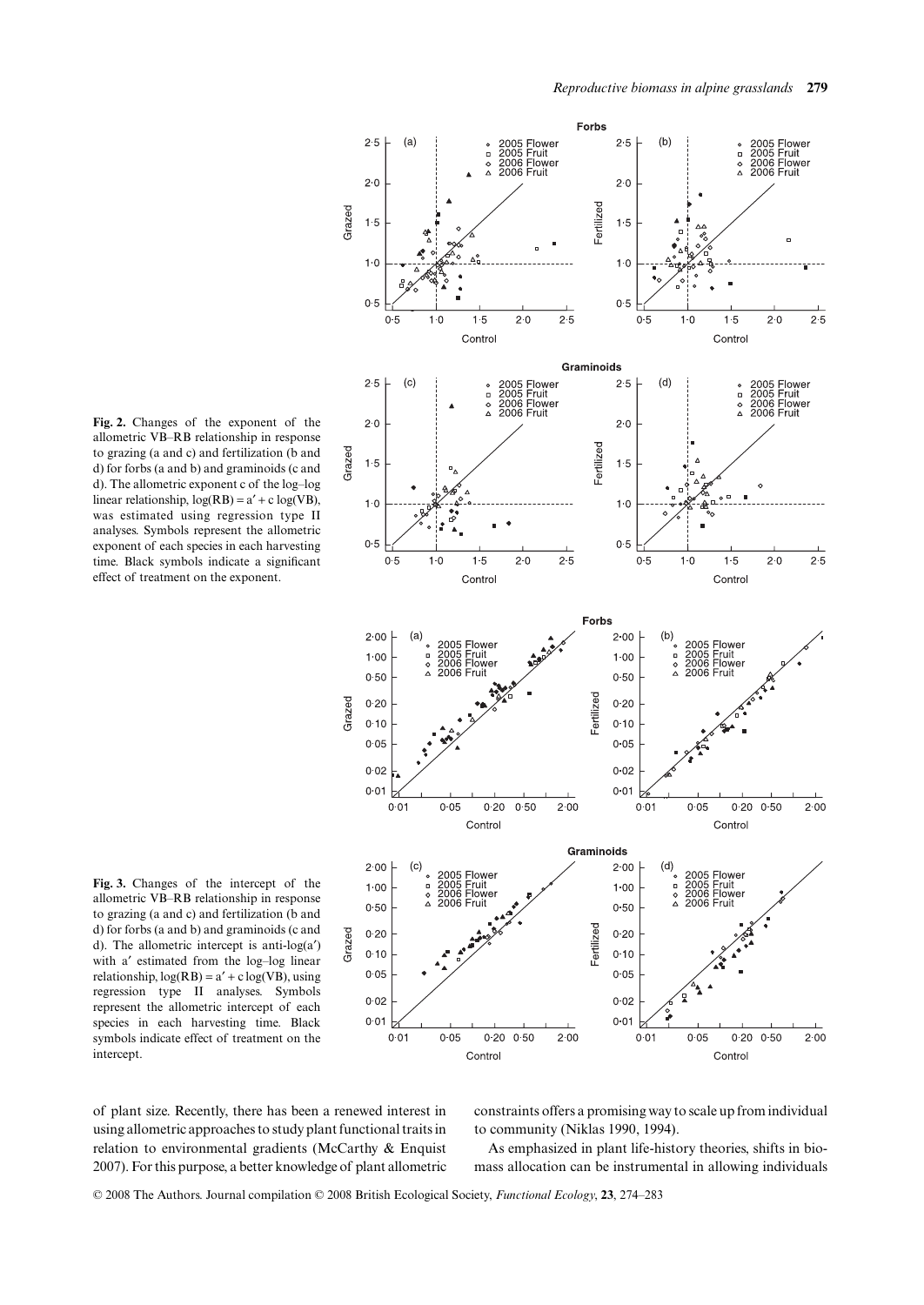## **280** *K. Niu* et al.

**Table 2.** Estimates of the allometric coefficients a and b for interspecific relations of RB and VB. Results are from regression type II analyses (SMA) of  $log_{10}$ -transformed data. In all cases,  $P < 0.001$ , CI, confidence interval

| Life-form  | Treatment  | n  | a (mean and $95\%$ CI) | b (mean and $95\%$ CI) |       |
|------------|------------|----|------------------------|------------------------|-------|
| Forbs      | Control    | 71 | $1.15(1.00-1.33)$      | $0.094(0.036 - 0.243)$ | 0.645 |
|            | Grazed     | 64 | $1.18(1.03-1.35)$      | $0.115(0.049 - 0.268)$ | 0.712 |
|            | Fertilized | 51 | $1.16(0.96-1.39)$      | $0.062(0.017-0.218)$   | 0.598 |
| Graminoids | Control    | 40 | $0.79(0.62 - 1.00)$    | $0.069(0.242 - 1.978)$ | 0.457 |
|            | Grazed     | 38 | $1.04(0.81-1.34)$      | $0.236(0.067-0.824)$   | 0.436 |
|            | Fertilized | 37 | $0.99(0.78-1.24)$      | $0.201(0.05-0.815)$    | 0.547 |



**Fig. 4.** A summary of the number of forbs (black) and graminoids (white) which significantly responded to grazing (a and c) and fertilization (b and d). Allometric exponents (a and b) and intercepts (c and d) were estimated using regression type II analyses. Tests for an effect of treatment on allometric intercepts were performed when the two allometric models had a common exponent.

**Fig. 5.** Interspecific relationships between RB and VB for forbs (a) and graminoids (b). The Standardized Major Axis and the allometric coefficients for each treatment are given in Table 2. The symbols represent the mean values for each species in each of the three treatments.

© 2008 The Authors. Journal compilation © 2008 British Ecological Society, *Functional Ecology*, **23**, 274–283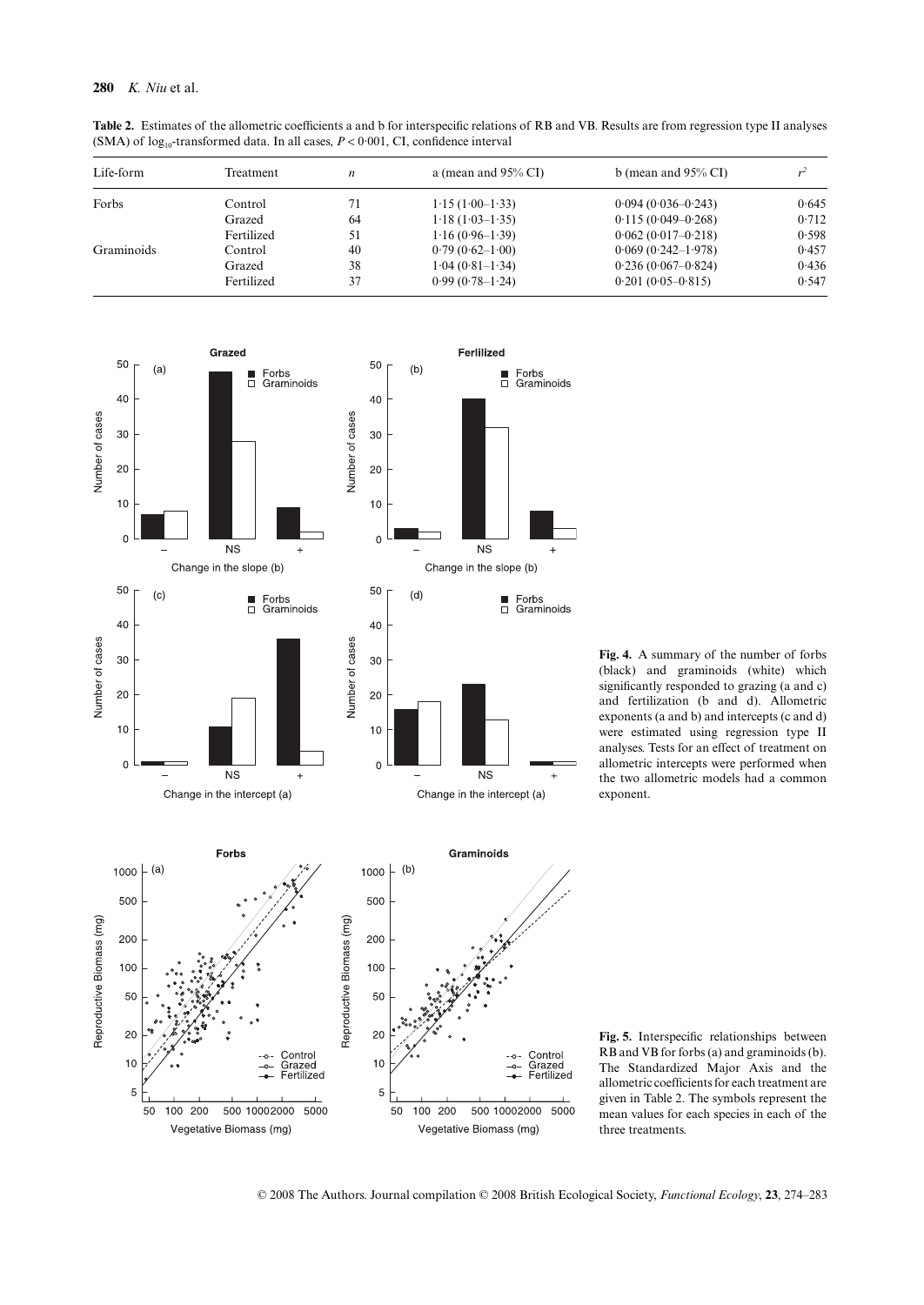to succeed in new environments (MacArthur & Wilson 1967; Bloom *et al*. 1985; Bazzaz 1996). For example, increased allocation to stem and leaves at the expense of RB is a typical response to intense light competition (Obeso 2002; Niu *et al*. 2008). Such patterns have been described along successional gradients (Newell & Tramer 1978; Gleeson & Tilman 1990). The results we obtained in the fertilized plots agreed with these predictions as most species exhibited a decrease in the biomass invested in reproductive parts per unit of vegetation biomass (Figs 3b,d and 4d). It is thus concluded that maintaining competitive ability in fertilized communities is achieved partly through size-independent changes in RA.

Many authors have reported a reduced RA in heavily grazed plants (Crawley 1985; Belsky 1986; Whitham *et al*. 1991). It has been shown that grazed ecotypes exhibit smaller RA than conspecific non-grazed ecotypes in several grass species (Jaramillo & Detling 1988; Smith 1998). Our results were not consistent with these patterns, since for a given plant size the RB of most species is higher in grazed plots compared to control plots (Figs 3a,c and 4c). This pattern is noticeable within and across species (Figs 3 and 5). Most species respond to grazing by decreasing their reproductive threshold, that is, by an earlier flowering and fruiting. This response was confirmed by our phenological observations (unpublished). Increased light availability in the grazed plots might promote the developmental shift of meristems to inflorescences and flowers. Apart from severe abiotic constraints, alpine plants from the Tibetan Plateau have experienced a long history of grazing. As predicted in r–K theory, this could explain that perennial plants may have evolved to semelparity, with increased seed production and enhanced seed dispersal, that is, a regenerative trait syndrome that might improve the colonization of new patches of disturbed habitat in heavily grazed conditions (Schaffer 1974; Bazzaz *et al*. 1987; Ranta *et al*. 2000).

#### SIZE-INDEPENDENT CHANGES OF RB

Our results confirmed that RB is strongly dependent on individual size. RA was found to be positively or negatively related to individual size. This was in agreement with previous studies of size-dependent RA (reviewed in Reekie & Bazzaz 2005). Theory predicts that plants could respond to changing environments not only by a size-dependent effect, but also by a size-independent effect (called 'true plasticity' in other studies) (Weiner 2004). Here, we found that many species responses included significant changes in allometric coefficients (either slope or intercept), and thus did not solely reflect a sizedependent effect. This means that plants of the same size do differ in their RB because of land use. Our results are consistent with other empirical evidence showing that variation in RB is explainable by the effects of environment on plant biomass partitioning (Ackerly & Jasienski 1990; Sugiyama & Bazzaz 1998; Müller *et al*. 2000). For example, Ericsson (1995) found that *Betula pendula* seedlings can change the shoot : root allocation along a nutrient gradient. A plastic trade-off between vegetative and RB controlled by light and nutrients was also found in a *Plantago* species (Reekie & Sakar 2005). On the

other hand, there have been contrasting views suggesting that these trade-offs between reproductive and VB are relatively stable across different environments (Stearns 1989; Wilson & Thompson 1989; Vincent, Van & Goh 1996). Indeed, from a quantitative perspective, VB may account for many of the variations observed in RB when compared to the effects of environment (Müller *et al*. 2000; Weiner 2004). Yet the ability to modify biomass partitioning among environments may be of evolutionary significance. For example, this variability may serve to buffer populations from environmental changes, thus reducing the risk of extinction (Ghalambor *et al*. 2007).

#### COMPARISON OF FORBS AND GRAMINOIDS

Many studies have shown that forbs and graminoids do not respond similarly to grazing and fertilization (reviewed in Vesk & Westoby 2001; Suding *et al*. 2005). These studies focused on abundance and trait values of different functional groups, but did not examine differences in allometric patterns. Here, we first showed that the changes in VB in response to land use are much more pronounced for graminoids than forbs. Plant morphological constraints may explain these differences. In grazed plots, graminoids may be more affected because of their taller stature or better edibility. In fertilized plots, graminoids benefited more from the supply of new resources, as also reported in many other studies. However, these stronger responses in term of VB did not translate into stronger shifts of RA. Overall, forbs and graminoids showed the same allometric relationships, whatever the land use. In terms of differences, there was only a slight tendency towards a more pronounced reduction of VB–RB allometric exponent for graminoids in grazed plots (Fig. 2c). This might be explained by the greater ability of graminoids to produce new leaves when heavily grazed. This regrowth would be at the expense of reproductive tissues, but, on the other hand, would ensure efficient clonal propagation (Diaz *et al*. 2007). This contrasting response to grazing between forbs and graminoids may also explain why the allometric intercept of the VB–RB relationship between species is significantly higher in grazed plots, as compared to control plots, for forbs, but not for graminoids (Fig. 5).

#### **Conclusion**

To our knowledge, this is the first comparative analysis addressing changes in RA for most of the component species of grassland. Our results provided evidence that allometric relationships between vegetative and RB vary significantly with land use. Most of the size-independent variations were driven by changes in the allometric intercept of the VB–RB relationship, though the allometric exponent of many species also shifted in response to grazing or fertilization. Large scale comparative studies of plant growth allometry should better take into account the impact of environmental factors on these allometric coefficients. We advocate that a size-independent effect on RA should be considered in an evolutionary perspective. Further studies are needed to understand how this integrated

© 2008 The Authors. Journal compilation © 2008 British Ecological Society, *Functional Ecology*, **23**, 274–283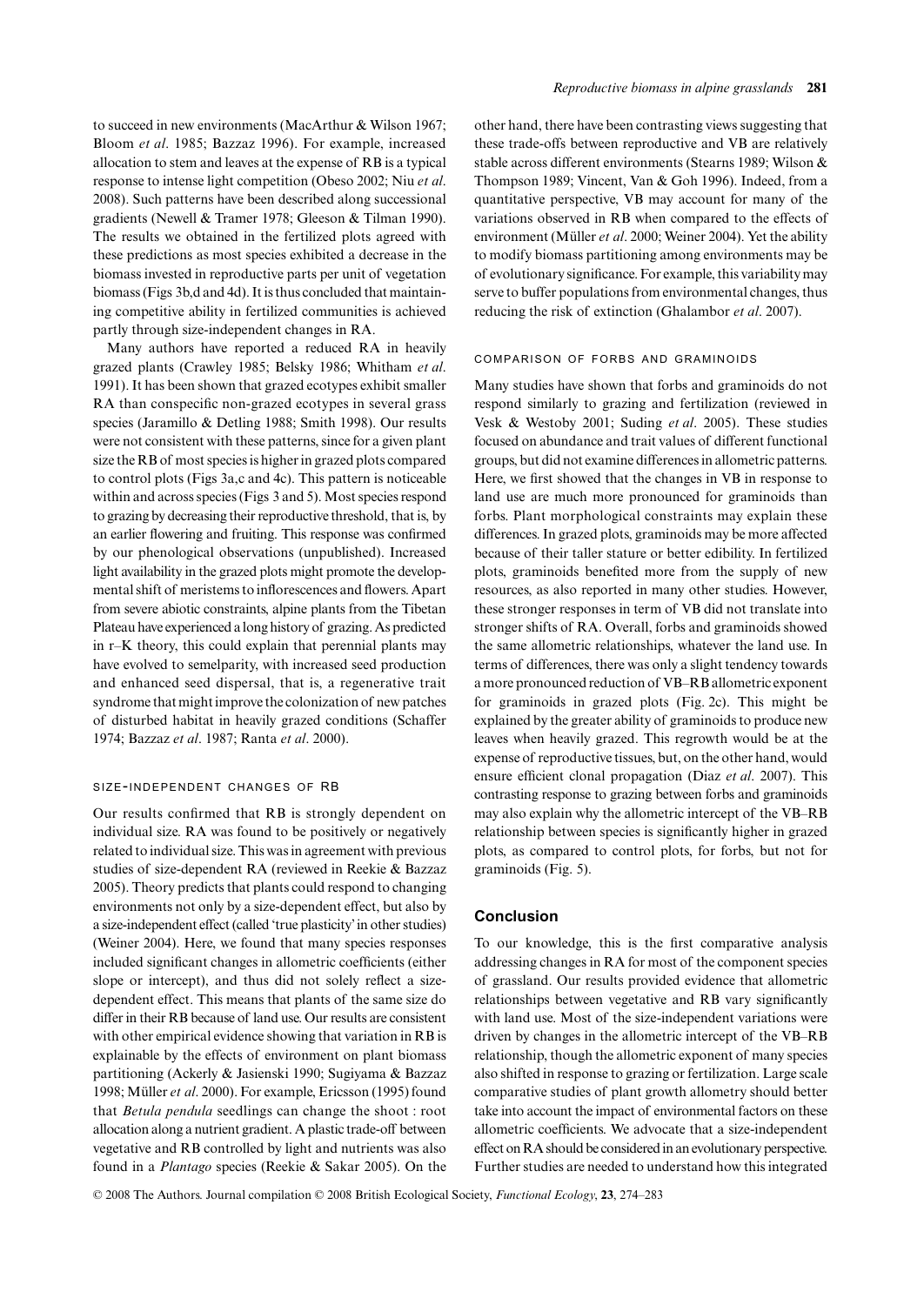#### **282** *K. Niu* et al.

level of variability increases plant individual fitness and affects population dynamics in the context of land use changes.

## **Acknowledgements**

We are grateful to S. Lavorel, F. de Bello and all the staff of the TDE research team for their valuable discussion. We thank C. W. Fox, S. D. Wilson and two anonymous reviewers for their helpful comments on previous versions of this manuscript. Invaluable laboratory help was provided by Y. J. Luo, S. T. Zhao, Z. G. Zhao, X. H. Zhou, P. Jia and all the staff at MaQu Rangeland Workgroup. The study was supported by the Key Project of the National Natural Science Foundation of China (Granted No. 90 202 009).

## **References**

- Ackerly, D.D. & Jasienski, M. (1990) Size-dependent variation of gender in high density stands of the monoecious annual, *Ambrosia artemisiifolia* (Asteraceae). *Oecologia*, **82**, 474–477.
- Bazzaz, F.A. (1996) *Plants in Changing Environments: Linking Physiological, Population, and Community Ecology*. Cambridge University Press, Australia. Bazzaz, F.A. & Grace, J. (1997) *Plant Resource Allocation*. Academic Press,
- New York. Bazzaz, F.A., Ackerly, D.D. & Reekie, E.G. (2001) Reproductive allocation in
- plants. *Seeds: The Ecology of Regeneration in Plant Communities* (ed. M. Fenner), pp. 1–29. CAB International, Oxford.
- Bazzaz, F.A., Chiariello, N.R., Coley, P.D. & Pitelka, L.F. (1987) Allocating resources to reproduction and defense. *BioScience*, **37**, 58–67.
- Belsky, A.J. (1986) Does herbivory benefit plant? A review of the evidence. *American Naturalist*, **127**, 419–437.
- Bloom, A.J., Chapin, F.S. & Mooney, H.A. (1985) Resource limitation in plants an economic analogy. *Annual Reviews of Ecology and Systematics*, **16**, 363–392.
- Byrd, R.H., Lu, P.H., Nocedal, J. & Zhu, C.Y. (1995) A limited memory algorithm for bound constrained optimization. *Siam Journal on Scientific Computing*, **16**, 1190–1208.
- Cheplick, G.P. (1998) *Population Biology of Grasses*. Cambridge University Press, London.
- Cheplick, G.P. (2005) The allometry of reproductive allocation. *Reproductive Allocation in Plants* (eds E.G. Reekie & F.A. Bazzaz), pp. 97–128. Elsevier Academic Press, Burlington, California, London.
- Crawley, M.J. (1985) Reduction of oak fecundity by low-density herbivore population. *Nature*, **314**, 163–164.
- Diaz, S., Lavorel, S., Mcintyer, S., Falczuk, V., Milchunas, D., Casanoves, F., Clark, H., Skarpe, C., Rush, G., Sternberg, M., Noy-Meir, I., Landsberg, J., Zhang, J., Clark, H. & Campbell, B.D. (2007) Plant trait responses to grazing – a global synthesis. *Global Change Biology*, **13**, 313–341.
- Du, Z., Zhang, Q. & Wu, S. (2000) *Mountain Geoecology and Sustainable Development of the Tibetan Plateau*. Kluwer Academic Publishers, Netherlands.
- Ericsson, T. (1995) Growth and shoot : root ratio of seedlings in relation to nutrient availability. *Plant and Soil*, **168**, 205–214.
- Ghalambor, C.K., McKay, J.K., Carroll, S.P. & Reznick, D.N. (2007) Adaptive versus non-adaptive phenotypic plasticity and the potential for contemporary adaptation in new environments. *Functional Ecology*, **21**, 394–407.
- Gleeson, S.K. & Tilman, D. (1990) Allocation and the transient dynamics of succession on poor soils. *Ecology*, **71**, 1144–1155.
- Hafley, W.L. (1969) Calculation and miscalculation of allometric equation reconsidered. *Bioscience*, **19**, 974–975 & 983.
- Harpole, W.S. & Tilman, D. (2007) Grassland species loss due to reduced. *Nature*, **446**, 791–793.
- Hayes, J.P. & Shonkwiler, J.S. (2006) Allometry, antilog transformations, and the perils of prediction on the original scale. *Physiological and Biochemical Zoology*, **79**, 665–674.
- Hooper, D.U., Chapin, F.S., Ewel, J.J., Hector, A., Inchausti, P., Lavorel, S., Lawton, J.H., Lodge, D.M., Loreau, M., Naeem, S., Schmid, B., Setälä, H., Symstad, A.J., Vandermeer, J. & Wardle, D.A. (2005) Effect of biodiversity on ecosystem functioning: a consensus of current knowledge. *Ecological Monographs*, **75**, 3–35.
- Jaramillo, V.J. & Detling, J.K. (1988) Grazing history, defoliation, and competition: effects on shortgrass production and nitrogen accumulation. *Ecology*, **69**, 1599–1608.
- Klinkhamer, P.G.L., Meelis, E., Dejong, T.J. & Weiner, J. (1992) On the analysis of size-dependent reproductive output in plants. *Functional Ecology*, **6**, 308–316.
- Lavorel, S., Diaz, S., Cornelissen, J.H.C., Garnier, E., Harrison, S.P., Mcintyre, S., Pausas, J.G., Pérez-Harguindeguy, N., Roumet, C. & Urcelay, C. (2007) Plant functional types: are we getting any closer to the Holy Grail? *Terrestrial Ecosystems in a Changing World* (eds J. Canadell, L.F. Pitelka & D. Pataki), pp. 171–186. Springer-Verlag, Berlin.
- Luo, Y.J., Qin, G.L. & Du, G.Z. (2006) Importance of assemblage-level thinning: a field experiment in an alpine meadow on the Tibet Plateau. *Journal of Vegetation Science*, **17**, 417–424.
- MacArthur, R.H. & Wilson, E.O. (1967) *The Theory of Island Biogeography*. Princeton University Press, Princeton, New Jersey.
- McCarthy, M.C. & Enquist, B.J. (2007) Consistency between an allometric approach and optimal partitioning theory in global patterns of plant biomass allocation. *Functional Ecology*, **21**, 713–720.
- McConnaughay, K.D.M. & Coleman, J.S. (1999) Biomass allocation in plants: ontogeny or optimality? A test along three resource gradients. *Ecology*, **80**, 2581–2593.
- McGill, B., Enquist, B., Westoby, M. & Weiher, E. (2006) Rebuilding community ecology from functional traits. *Trends in Ecology and Evolution*, **21**, 178–184.
- Müller, I., Schmid, B. & Weiner, J. (2000) The effect of nutrient availability on biomass allocation patterns in 27 species of herbaceous plants. *Perspectives in Plant Ecology, Evolution and Systematics*, **3**, 115–127.
- Newell, S.J. & Tramer, E.J. (1978) Reproductive strategies in herbaceous plant communities during succession. *Ecology*, **59**, 228–234.
- Niklas, K.J. (1990) Plant allometry: is there a grand unifying theory? *Biological Reviews*, **79**, 871–889.
- Niklas, K.J. (1994) *Plant Allometry: The Scaling of Form and Process*. University of Chicago Press, Chicago.
- Niklas, K.J. & Enquist, B. (2002) On the vegetative biomass partitioning of seed plant leaves, stem, and roots. *American Naturalist*, **159**, 482–497.
- Niu, K.C., Luo, Y.J., Choler, P. & Du, G.Z. (2008) The role of biomass allocation strategy on diversity loss due to fertilization. *Basic and Applied Ecology*, **9**, 485–493.
- Obeso, J.R. (2002) Costs of reproduction in plant. *New Physiologist*, **155**, 321–348.
- R Development Core Team (2008) *R: A Language and Environment for Statistical Computing*. R Foundation for Statistical Computing, Vienna, Austria. ISBN 3-900051-07-0, URL <http://www.R-project.org>
- Ranta, E., Lundberg, P., Kaitala, V. & Laakso, J. (2000) Visibility of the environmental noise modulating population dynamics. *Proceedings of the Royal Society of London B*, **267**, 1851–1856.
- Reekie, E.G. & Bazzaz, F.A. (2005) *Reproductive Allocation in Plants*. Elsevier Academic Press, Burlington, California, London.
- Reekie, E.G. & Sakar, G.A. (2005) The shape of the trade-off function between reproduction and growth. *Reproductive Allocation in Plants* (eds E.G. Reekie & F.A. Bazzaz), pp. 191–212. Elsevier Academic Press, Burlington, California, London.
- Samson, D.A. & Werk, K.S. (1986) Size-dependent effects in the analysis of reproductive effort in plants. *American Naturalist*, **127**, 667–680.
- Schaffer, W.M. (1974) Optimal reproductive effort in fluctuating environments. *American Naturalist*, **108**, 783–790.
- Schmid, B. & Weiner, J. (1993) Plastic relationships between reproductive and vegetative mass in *Solidago altissima*. *Evolution*, **47**, 61–74.
- Smith, S.E. (1998) Variation in response to defoliation between populations of *Bouteloua curtipendula* var. caespitosa (Poaceae) with different livestock grazing histories. *American Journal of Botany*, **85**, 1266–1272.
- Stearns, S.C. (1989) Trade-offs in life-history evolution. *Functional Ecology*, **3**, 259–268.
- Suding, K.N., Collins, S.L., Gough, L., Clark, C., Cleand, E.E. & Gross, K.L. (2005) Functional and abundance-based mechanisms explain diversity loss due to N fertilization. *Proceedings of the National Academy of Sciences of the United States of America*, **102**, 4387–4392.
- Sugiyama, S. & Bazzaz, F.A. (1998) Size dependence of reproductive allocation: the influence of resource availability, competition and genetic identity. *Functional Ecology*, **12**, 280–288.
- Tilman, D. (1988) *Plant Strategies and the Dynamics and Structure of Plant Communities*. Princeton University Press, Princeton, New Jersey.
- Vesk, P.A. & Westoby, M. (2001) Predicting plant species' responses to grazing. *Journal of Applied Ecology*, **38**, 897–909.
- Vincent, T.L., Van, M.V. & Goh, B.S. (1996) Ecological stability, evolutionary stability and the ESS maximum principle. *Evolutionary Ecology*, **10**, 567–591.
- Violle, C., Navas, M.L., Vile, D., Roumet, C., Kazakou, E., Fortunel, C., Hummel, I. & Garnier, E. (2007) Let the concept of plant trait be functional! *Oikos*, **116**, 882–892.
- Warton, D.I. & Ormerod, J. (2007) smatr: (Standardised) Major Axis [Estimation and Testing Routines. R package version 2.1. http://](http://web.maths.unsw.edu.au/~dwarton) web.maths.unsw.edu.au/~dwarton